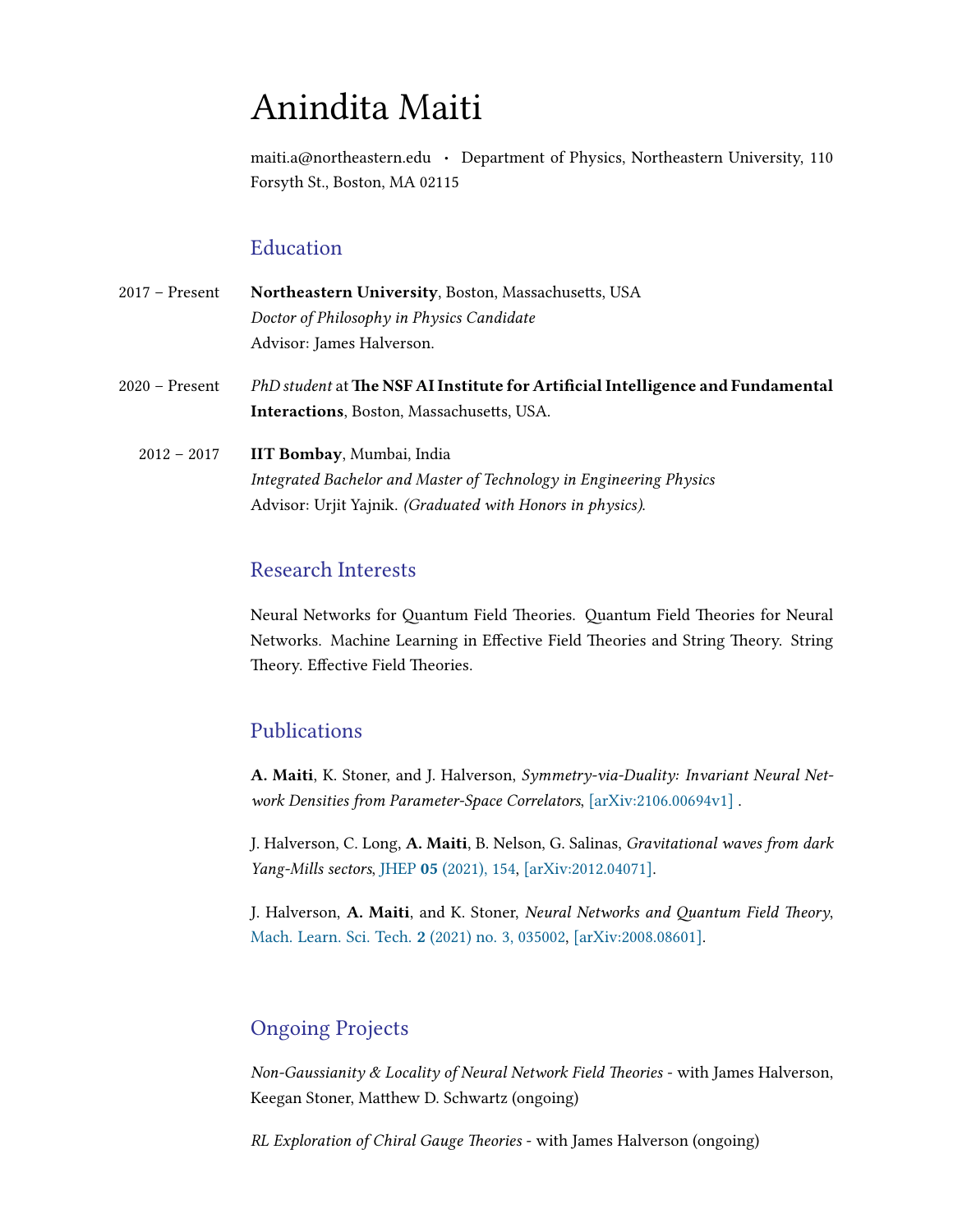## Invited Conference Talks and Colloquia

| June 2022 | Non-Gaussianities in Neural Network Field Theories [Slides]<br>Short Talk, Workshop: A Deep-Learning Era of Particle Theory, Mainz Institute<br>for Theoretical Physics, Johannes Gutenberg University |
|-----------|--------------------------------------------------------------------------------------------------------------------------------------------------------------------------------------------------------|
| Dec 2021  | A Tale of Symmetry and Duality in Neural Networks [Slides, Video]<br>Plenary Session Talk, String Data 2021, U. of Witwatersrand & U. of Cape Town                                                     |
| May 2021  | NN-QFT Correspondence and Symmetries via Duality [Slides]<br>QFT Research Seminar, Institute for Theoretical Physics - Münster (WWU)                                                                   |
| May 2021  | NN-QFT Correspondence and Symmetries [Slides]<br>Joint High Energy Theory & Machine Learning Seminar - Heidelberg University,<br>LMU Munich and Northeastern University                                |
| Oct 2020  | The NN-QFT Correspondence [Slides, Video]<br><b>Seminar Series: String Phenomenology</b>                                                                                                               |
| Feb 2021  | The NN-QFT Correspondence<br>Journal Club, The NSF AI Institute for Artificial Intelligence and Fundamental Interac-<br>tions                                                                          |
| Jan 2020  | RL Exploration of Chiral Gauge Theories [Slides]<br>Gong Show Talk, Strings, Geometry, and Data Science, Simons Center for Geometry<br>and Physics                                                     |

### Contributed Talks

| May 2022  | Non-Gaussianities of Neural Network Field Theories [Slides]                           |  |  |
|-----------|---------------------------------------------------------------------------------------|--|--|
|           | Lightning Talk, Discovering Latent Structure in Artificial and Physical Systems       |  |  |
|           | - Internal Workshop, The NSF AI Institute for Artificial Intelligence and Fundamental |  |  |
|           | <i>Interactions</i>                                                                   |  |  |
| Mar 2022  | Symmetries and Dualities in Neural Networks / Field Theory Correspondence [Slides]    |  |  |
|           | Lightning Talk, IAIFI-AIMLAC Workshop, The NSF AI Institute for Artificial Intelli-   |  |  |
|           | gence and Fundamental Interactions                                                    |  |  |
| June 2021 | Neural Networks - QFT Correspondence [Slides]                                         |  |  |
|           | Gong Show Talk, TASI 2021                                                             |  |  |
| Dec 2020  | Output Dimension Effects in Untrained NN [Slides, Video]                              |  |  |
|           | Gong Show Talk, String Data 2020, CERN                                                |  |  |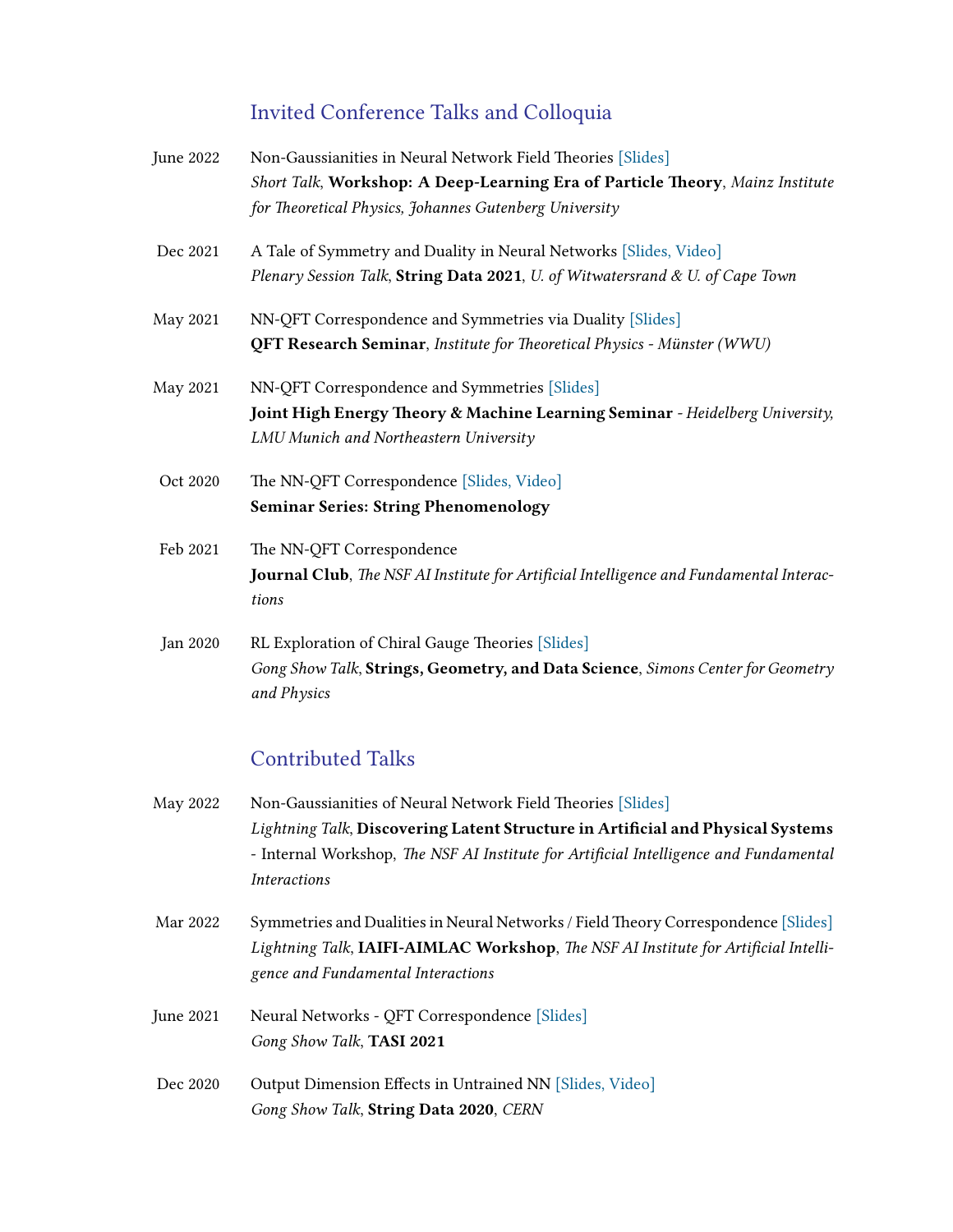#### Awards and Honors

| Spring 2021 | Dean's Graduate Student Excellence Award in Research (Northeastern University                 |
|-------------|-----------------------------------------------------------------------------------------------|
|             | College of Science)                                                                           |
| Spring 2018 | Lawrence Award for Graduate Academic Excellence (Northeastern University Dept.<br>of Physics) |
| Summer 2014 | Indian Academy of Sciences Summer Research Fellowship (Indian Academy of Sci-                 |
|             | ences)                                                                                        |

#### Schools Attended

Deep Learning Theory Summer School at Princeton, Princeton University Jul 2021 Theoretical Advanced Study Institute (TASI) – Black Holes, Quantum Information, and Dualities, University of Colorado, Boulder June 2021

#### Professional Service Activities and Outreach

Referee: NeurIPS 2021 workshop on Machine Learning and the Physical Sciences; Foundations of Physics; NeurIPS 2020 workshop on Machine Learning and the Physical Sciences

Member: Graduate Student Council, Northeastern University College of Science (Sept 2020 - Present)

Member: Early Career and Equity Committee, The NSF AI Institute for Artificial Intelligence and Fundamental Interactions. (Jan 2021 - Present)

Coordinator & Initiator: Graduate Women in Physics Society, Northeastern University Dept. of Physics (Sept 2021 - Present)

Volunteer: Contributed as a student organizer to String Phenomenology 2020, Northeastern University

#### Conferences Attended

| String Data 2021, University of Witwatersrand & University of Cape Town Dec 2021   |           |
|------------------------------------------------------------------------------------|-----------|
| String Data 2020, CERN                                                             | Dec 2020  |
| String Phenomenology 2020, Northeastern University                                 | June 2020 |
| Strings, Geometry, and Data Science, Simons Center for Geometry and Physics, Stony |           |
| brook University                                                                   | Jan 2020  |
| APS 2019 Meeting of the Division of Particles & Fields, Northeastern               | Jul 2019  |
| Indian String Meeting 2018, IISER Thiruvananthapuram, India                        | Dec 2018  |
| F-Theory Conference, CMSA, Harvard University                                      | Sept 2018 |
| Workshop on Data Science and String Theory, Northeastern University                | Nov 2017  |